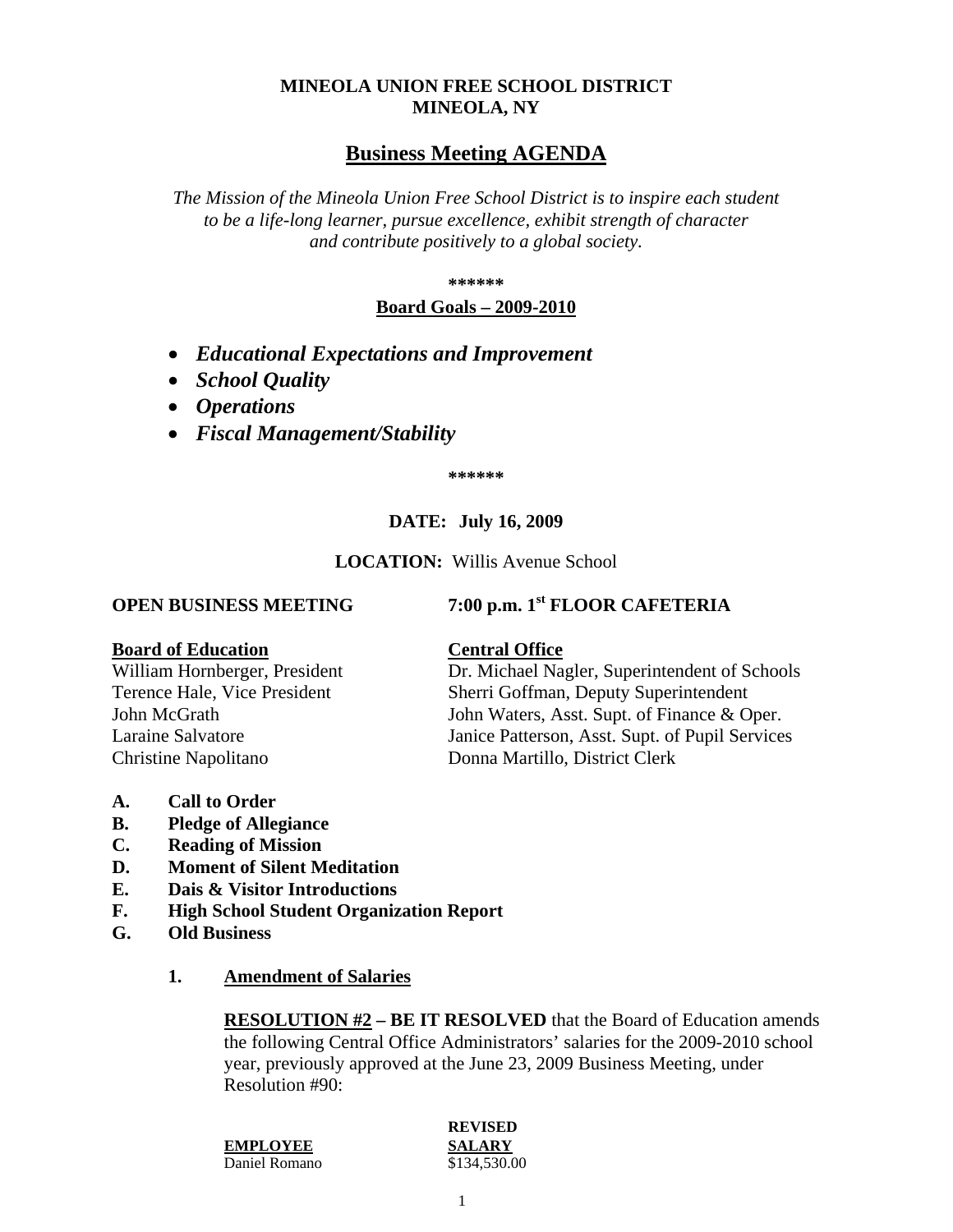| Maureen Judge | \$105,969.00 |
|---------------|--------------|
| Jack Waters   | \$169,684.00 |

#### **H. New Business**

## 1. **Policy–1<sup>st</sup> Reading–Life-Threatening Allergies and Anaphylaxis Management**

**RESOLUTION #3 – BE IT RESOLVED** that the Board of Education waives the first formal reading of Policy #5470, Life-Threatening Allergies and Anaphylaxis Management, due to its availability on the information table.

| <b>Motion:</b><br>Second: |     |  |
|---------------------------|-----|--|
| Yes:                      | No: |  |
|                           |     |  |
|                           |     |  |
|                           |     |  |
|                           |     |  |
| Passed:                   |     |  |

### **I. Consensus Agenda**

### **1. Accepting of Minutes**

a. That the Board of Education accepts the minutes of the June 4, 2009 (Workshop); June 23, 2009 (Business) Meetings as presented.

### **2. Instruction**

- a. Resignations
	- 1. That the Board of Education accepts the resignation of Don Leopardi from the position of High School Science Instructional Leader, effective June 30, 2009.

### b. Appointments

- 1. That the Board of Education approves the appointment of Monica Pastoressa, to the position of 10 month .6 Community Liaison, effective September 1, 2009; salary, Step 30, \$42,462.00.
- 2. That the Board of Education approves the appointment of Surabhi Alexander, to the position of Science Teacher, effective September 1, 2009; probationary period, September 1, 2009 to January 31, 2011; salary, MA, Step 2, \$68,154.00.
- 3. That the Board of Education approves the appointment of Caroline Vollmer, to the position of part time (.6) Spanish Teacher at Mineola High School, effective September 1, 2009 to June 30,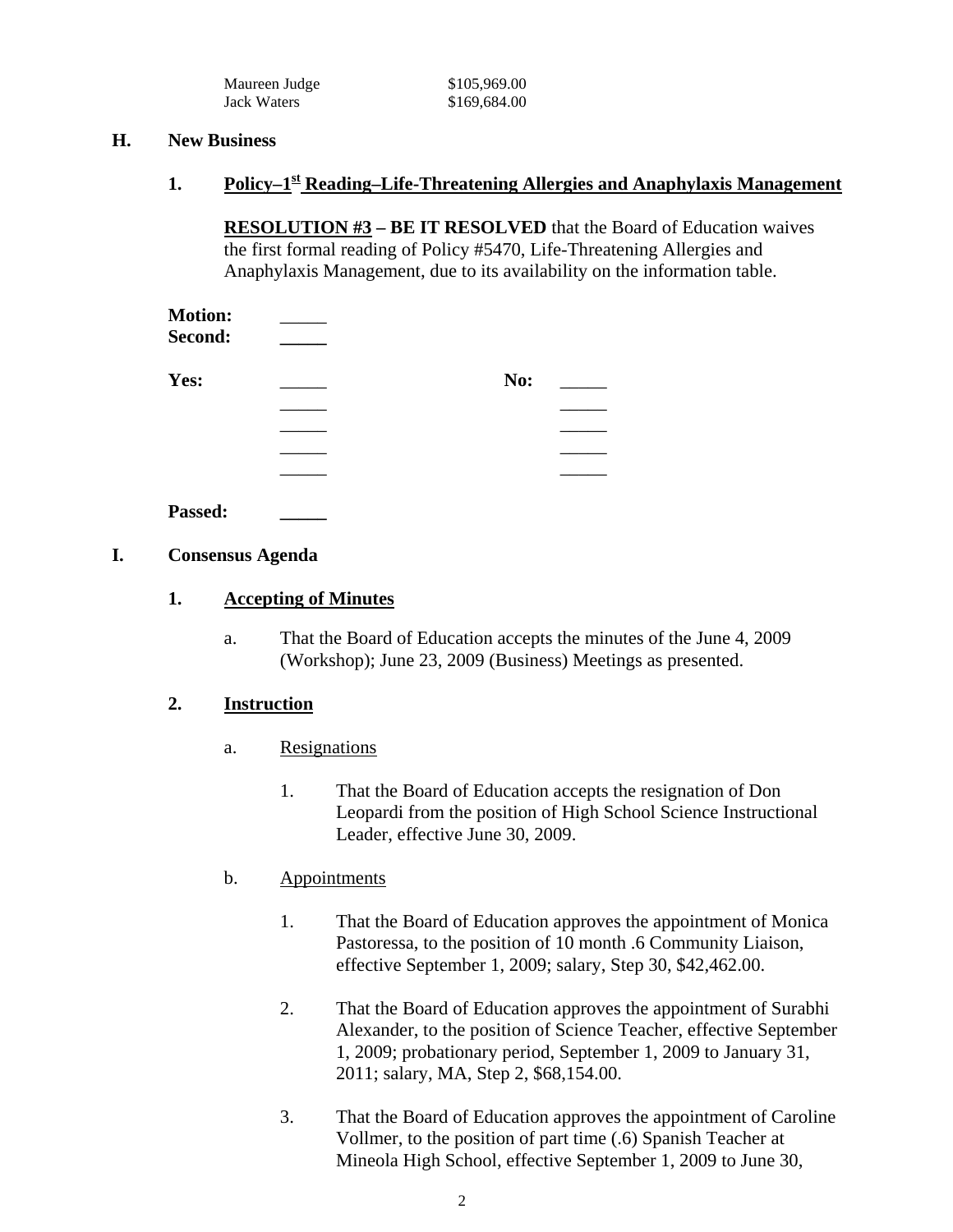2010; salary, pro-rated to.6 of MA+30, Step 3, \$75,489.00 equaling \$45,293.00.

- 4. That the Board of Education approves the appointment of Dale Bennett, to the position of Leave Replacement Math Specialist Teacher, for Nicole Bartone, starting approximately September 14, 2009 to on or before June 30, 2010; salary, DOC, Step 2, \$79,963.00 pro-rated.
- 5. That the Board of Education approves the appointment of Christie Giarrantani, to the position of Leave Replacement Spanish Teacher for Kathleen Levin, effective September 1, 2009 to June 30, 2010; salary, MA, Step 3, \$70,966.00.
- 6. That the Board of Education approves the Interscholastic Fall 2009 Coaching Staff with stipends, as follows:

| <b>SPORT &amp; LEVEL</b>           | <b>NAME</b>           | <b>STEP</b>    | <b>SALARY</b>    |
|------------------------------------|-----------------------|----------------|------------------|
| <b>Varsity Football</b>            | Dan Guido             | 3              | \$10,278.        |
| Varsity Football Assistant         | Helms Bohringer       | 3              | \$7,025.         |
| Varsity Football Assistant         | John Tortora          | 3              | 7,025.<br>\$     |
| <b>JV</b> Football                 | Mark Miller           | 3              | \$6,528.         |
| <b>JV</b> Football Assistant       | Chris Grimm           | 3              | 6,039.<br>\$     |
| 7/8 Football                       | Mike Perro            | 3              | \$6,039.         |
| 7/8 Football Assistant             | Mario Villa           | 3              | 5,547.<br>\$     |
| 7/8 Football Assistant             | <b>Matt Antoniou</b>  | 3              | \$5,547.         |
| <b>Boys Varsity Soccer</b>         | Paul Pereira          | 3              | \$<br>7,507.     |
| <b>Boys Varsity Soccer Asst.</b>   | Al Cavalluzzo         | 3              | 5,118.<br>\$     |
| <b>Boys JV Soccer</b>              | Peter Blum            | $\overline{c}$ | \$<br>4,580.     |
| Boys 7 <sup>th</sup> Grade Soccer  | Don Leopardi          | 3              | 4,580.<br>\$     |
| Boys 8 <sup>th</sup> Grade Soccer  | <b>Bill DiGennaro</b> | 3              | \$<br>4,580.     |
| <b>Girls Varsity Soccer</b>        | Katherine Hock        | $\mathfrak{Z}$ | 7,507.<br>\$     |
| Girls Varsity Soccer Asst.         | Corinne Tomczyk       | 2              | \$<br>4,550.     |
| Girls JV Soccer                    | Tara McDonnell        | $\mathfrak{Z}$ | \$5,223.         |
| Girls 7 <sup>th</sup> Grade Soccer | <b>Terry Maisto</b>   | 1              | \$<br>3,764.     |
| Girls 8 <sup>th</sup> Grade Soccer | Meghan Nelson         | 3              | \$<br>4,580.     |
| Girls Varsity Volleyball           | Diana Nick            | 3              | \$<br>7,507.     |
| Girls JV Volleyball                | <b>Hyunah Park</b>    | $\overline{3}$ | \$5,223.         |
| <b>Varsity Golf</b>                | Al Weidlein           | $\mathfrak{Z}$ | \$<br>4,241.     |
| <b>Cross Country</b>               | Kristin Frazer        | 3              | \$<br>5,223.     |
| Cheerleading                       | <b>Hyunah Park</b>    | NA.            | \$6,803.         |
| <b>Athletic Trainer</b>            | John DiGregorio       | NA             | \$36.76 per hour |
|                                    |                       |                |                  |

7. That the Board of Education approves the appointment of the following teachers for the Math Lead Teacher positions for the 2009-2010 school year:

| <b>Elizabeth Donnelly</b> | <b>Cross Street</b>   |
|---------------------------|-----------------------|
| Andrea Romano             | <b>Hampton Street</b> |
| Mary LoCascio             | Jackson Avenue        |
| Margie Buttgereit         | <b>Meadow Drive</b>   |
| Nancy Ekloff              | Willis Avenue         |
|                           |                       |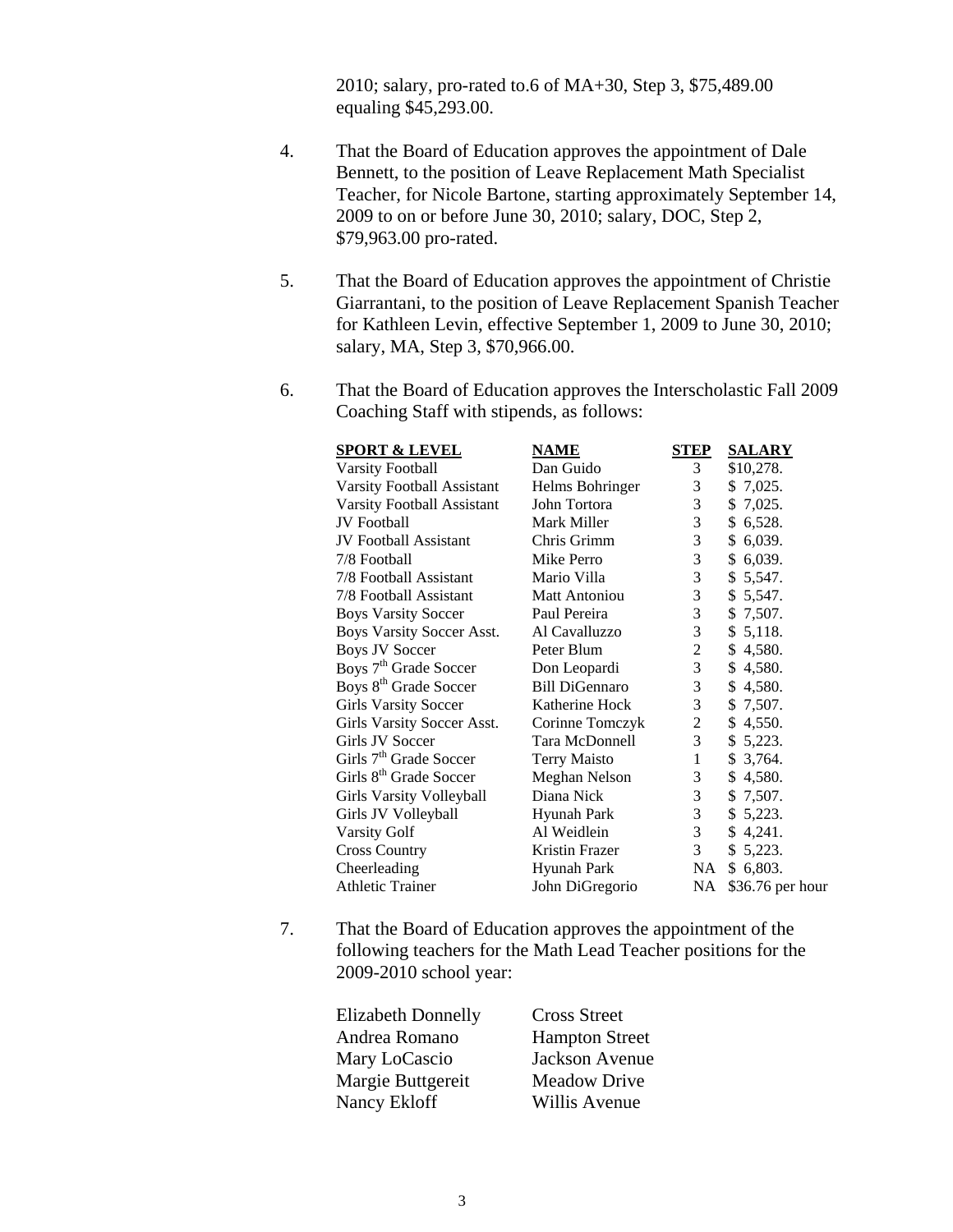8. That the Board of Education approves the appointments of the following teachers for the Science Resource Teacher positions for the 2009-2010 school year:

| <b>Cross Street</b>   |
|-----------------------|
| <b>Hampton Street</b> |
|                       |
| Jackson Avenue        |
|                       |
| <b>Meadow Drive</b>   |
| Willis Avenue         |
|                       |

9. That the Board of Education approves the following individuals for the Summer 2009 Band Camp to complete the staffing positions:

| <b>NAME</b>       | <b>POSITION</b> | <b>STIPEND</b> |
|-------------------|-----------------|----------------|
| Doreen Justiniano | <b>EMT</b>      | \$664.13       |
| Joe Owens         | Chaperone (AC)  | \$ 766.90      |
| Elizabeth Owens   | Chaperone (AC)  | \$ 766.90      |

#### **2.1. Instruction: Committee on Special Education Actions**

### **2.2. Instruction: Contracted Instructional Services**

- a. That the Board of Education approves a contract between the Mineola Union Free School District and Hicksville Pre-School Program for the 2008-2009 school year; tuition reimbursement to private schools from NYSED SEDCAR Flow Through Funds, per the SED process. Reimbursement is for Mineola students who receive services.
- b. That the Board of Education approves a contract between the Mineola Union Free School District and Westbury Union Free School District for the 2008-2009 school year. The Mineola School District provided a Special Education program for two (2) Westbury students during the 2008-2009 school year.
- c. That the Board of Education approves a contract between the Mineola Union Free School District and Oceanside Union Free School District for the 2008-2009 school year. The Oceanside School District provided a Special Education program for one (1) Mineola student during the 2008- 2009 school year at a cost of \$37,272.00.
- d. That the Board of Education approves a contract between the Mineola Union Free School District and Adelphi University for the 2009-2010 school year. Students will be made available to the School District by Adelphi University to perform specific work assignments as reading and math tutors in compliance with the intent of the America Reads or America Counts program.
- e. That the Board of Education approves a contract between the Mineola Union Free School District and Brookville Center of Children's Services,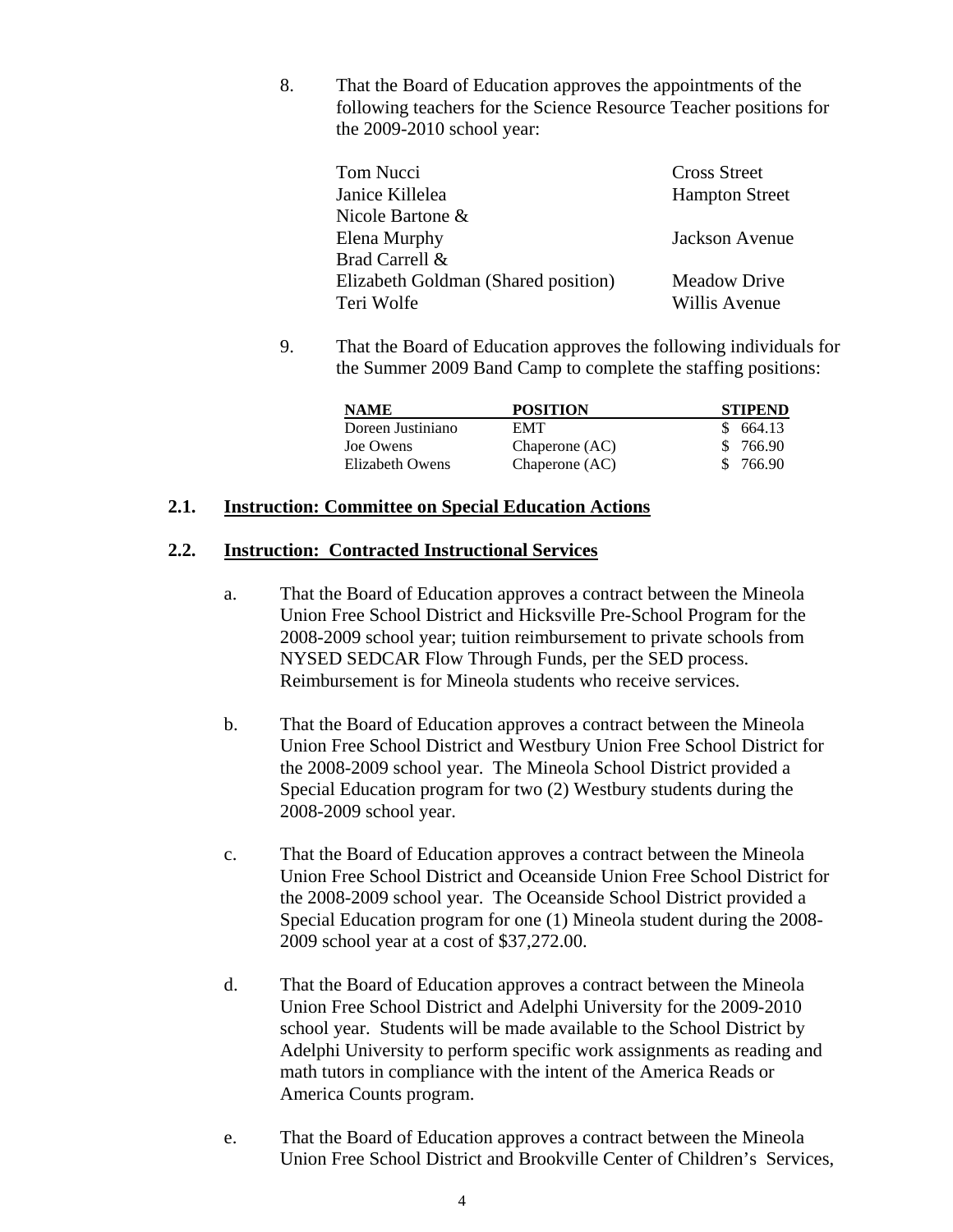Inc. to provide services for 1 Mineola student for the 2009-2010 school year.

f. That the Board of Education approves a contract between the Mineola Union Free School District and North Shore LIJ Advantage Care Diagnostic and Treatment Center, Inc. to provide evaluations, behavioral and instructional related services.

#### **2.3. Instruction: Student Actions**

- a. Field Trip
	- 1. That the Board of Education approves the following out-of-state overnight field trip:
		- Guidance Department taking 50 students to visit five colleges: University of PA; Villanova; Temple; Saint Joseph's; and the College of New Jersey; September 18-19, 2009, at no cost to the district.

#### **2.4. Instruction: Other**

#### **3. Civil Service**

- a. Resignations/Leave of Absence
	- 1. That the Board of Education accepts the resignation of Lauren Merzbacher, part time Teacher Aide, effective June 30, 2009.
	- 2. That the Board of Education approves the medical Leave of Absence for Rich Haenel, Maintainer, effective July 14, 2009 through August 14, 2009, due to surgery.
- b. Appointments
	- 1. That the Board of Education approves the appointment of the following individuals as summer appointments, effective July 1, 2009:

| <b>NAME</b>         | <b>POSITION</b>       | <b>HOURLY RATE</b> |
|---------------------|-----------------------|--------------------|
| John Bregy, Jr.     | <b>Summer Cleaner</b> | \$8.00             |
| Stephanie Sarno     | Summer Worker         | \$8.00             |
| LeighMarie Weber    | Summer Worker         | \$8.00             |
| Patricia Sarrantino | Teacher Aide          | \$23.03            |

2. That the Board of Education approves the addition of the following candidates to the Teacher Aide substitute list, effective September 1, 2009 at an hourly rate of \$13.74:

Olga Santoli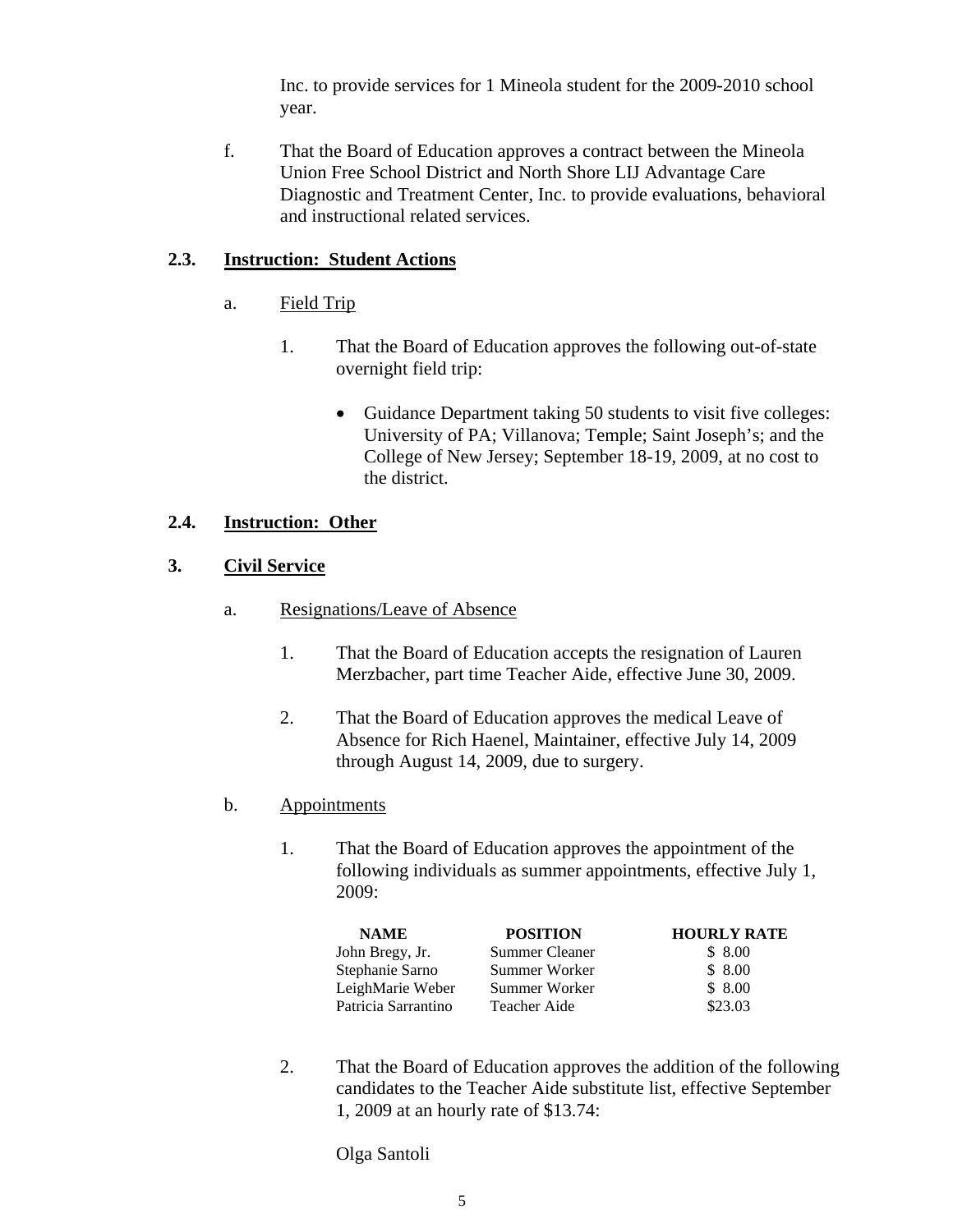Joan Woessner

3. That the Board of Education amends the following salaries of summer employees, effective July 1, 2009:

> Donna LaRose \$24.83 Regina McWeeney \$44.78

- 4. That the Board of Education amend the title of William Gilberg from Supervisor of Transportation to Assistant Supervisor of Transportation, effective July 1, 2009.
- 5. That the Board of Education appointment of William Gilberg from probationary to permanent Assistant Supervisor of Transportation, effective July 1, 2009.
- 6. That the Board of Education approves a stipend in the amount of \$2,000.00 for Kim Baker as a Training Instructor for Transportation, effective July 1, 2009.
- 7. That the Board of Education approves the following reassignments for the following employees:

| <b>Marianne Lovallo</b>              | From Stenographic Secretary in Pupil Personnel<br>To Stenographic Secretary in the Business Office                                             |
|--------------------------------------|------------------------------------------------------------------------------------------------------------------------------------------------|
| <b>Louise Dietrich</b>               | From Account Clerk in the Business Office to<br>Account Clerk in Pupil Personnel.                                                              |
| <b>Gina Hahn</b>                     | From Typist Clerk in Pupil Personnel to Typist<br>Clerk in the office of Chief Information Officer.                                            |
| Lori Dolan                           | From Administrative Assistant to the Superintendent<br>to Administrative Assistant to the Assistant<br>Superintendent of Finance & Operations. |
| Virginia Schepis<br>Superintendent's | From Personnel Clerk in the Deputy                                                                                                             |
|                                      | Office to Personnel Clerk in the Business Office.                                                                                              |

#### **4. Business/Finance**

- a. Treasurer's Report
	- 1. That the Board of Education accepts the Treasurer's Report for the period ending May 31, 2009 and directed that it be placed on file.
- b. Approval of Invoices and Payroll
	- 1. That the Board of Education approves the Invoices and Payroll for the period ending June 30, 2009.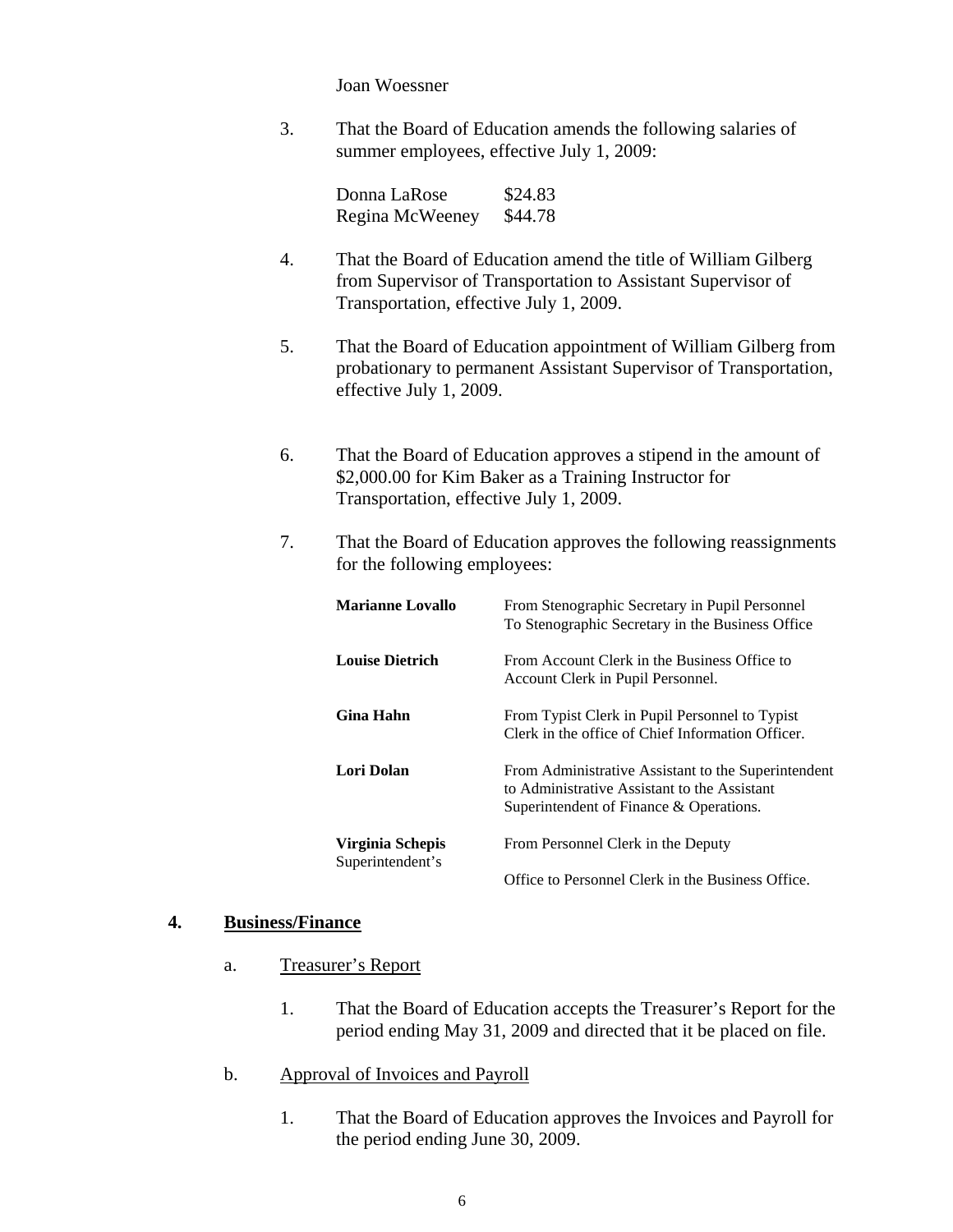| Warrant #23               | 603,767.77      |
|---------------------------|-----------------|
| Warrant #24               | \$1,219,564.30  |
| Warrant #24A              | \$736,188.30    |
| <b>Credits to Expense</b> | 98.68 Cr.<br>\$ |
| <b>TOTAL EXPENSES</b>     | \$2,559,421.69  |
|                           |                 |
|                           |                 |
| PAYROLL #23 & #24         |                 |
| General                   | \$8,285,606.42  |
| Fund F                    | 104,610.70      |

#### **4.1. Business/Finance: Contract Approvals**

#### a. Renewal of Service Providers

1. That the Board of Education approves the following agreements of service providers that have agreed to continue providing services to Mineola special education students in the 2009-2010 school year, with no change in fees and services from the 2008-2009 school year:

All Island Kids Therapy, LLC Altman, Ellyn, Ph.D. Andretta Behavior Analysts, Inc. Bilinguals Inc. Fay J. Lindner Center for Autism & Developmental Disabilities Home Care for Children Horizon Healthcare Staffing Lakretz Creative Support Services, Inc. Kligman, Gayle E. Therapeutic Resources North Shore Speech-Language Associates New York Therapy Placement Services, Inc. Pyramid Educational Consultants

2. That the Board of Education approves the contract between the Mineola Union Free School District and Labor Education & Community Service Agency, Inc. (LECSA), an employee assistance program, for services from July 1, 2009 to June 30, 2010. Cost for the year, \$13,680.00.

#### **4.2. Business/Finance: Bids**

#### **5. Other**

- a. School Lunch Prices
	- 1. That the Board of Education approves the following lunch and breakfast prices for the 2009-2010 school year:

| Elementary                  | \$1.50 |
|-----------------------------|--------|
| Secondary                   | \$1.75 |
| <b>Elementary Breakfast</b> | \$1.00 |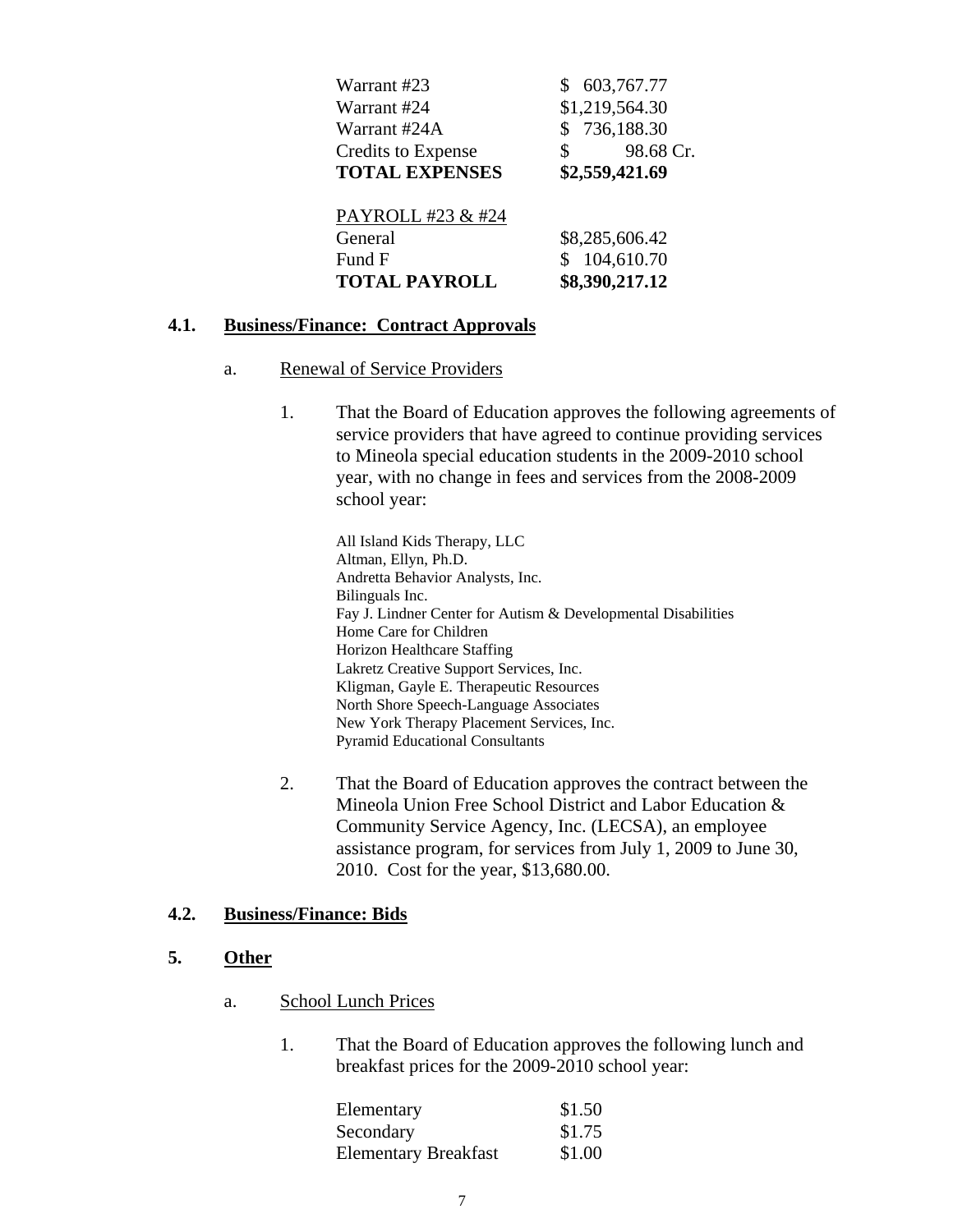**RESOLUTION #4 – BE IT RESOLVED THAT** the Board of Education approves Consensus Agenda items I.1.a. through I.5.a.1. as presented.

| <b>Motion:</b><br>Second: |     |  |
|---------------------------|-----|--|
| Yes:                      | No: |  |
|                           |     |  |
|                           |     |  |
|                           |     |  |
|                           |     |  |
| Passed:                   |     |  |

#### **J. Public Comments**

#### **K. Board of Education Reports**

- Comments from Board President
- Board Committee Report
- Superintendent of Schools' Reports & Comments o Superintendent Comments
- Table Reports
	- o Finance and Operations Report
		- Monthly Financial Report
		- Building & Grounds Report
			- Building Usage
			- Vandalism
			- Work order status
		- Transportation Report
- Special Reports

\*Public Questions - Board Committee Reports; Student Organization Report; Superintendent's Report; Table Reports (All Finance & Operation Functions); and Special Report

#### **L. Executive Session** Time: \_\_\_\_\_ p.m.

| <b>Motion:</b>           |     |  |
|--------------------------|-----|--|
| Second:                  |     |  |
| Yes:                     | No: |  |
|                          |     |  |
|                          |     |  |
|                          |     |  |
|                          |     |  |
| $\overline{\phantom{a}}$ |     |  |

**Passed: \_\_\_\_\_**